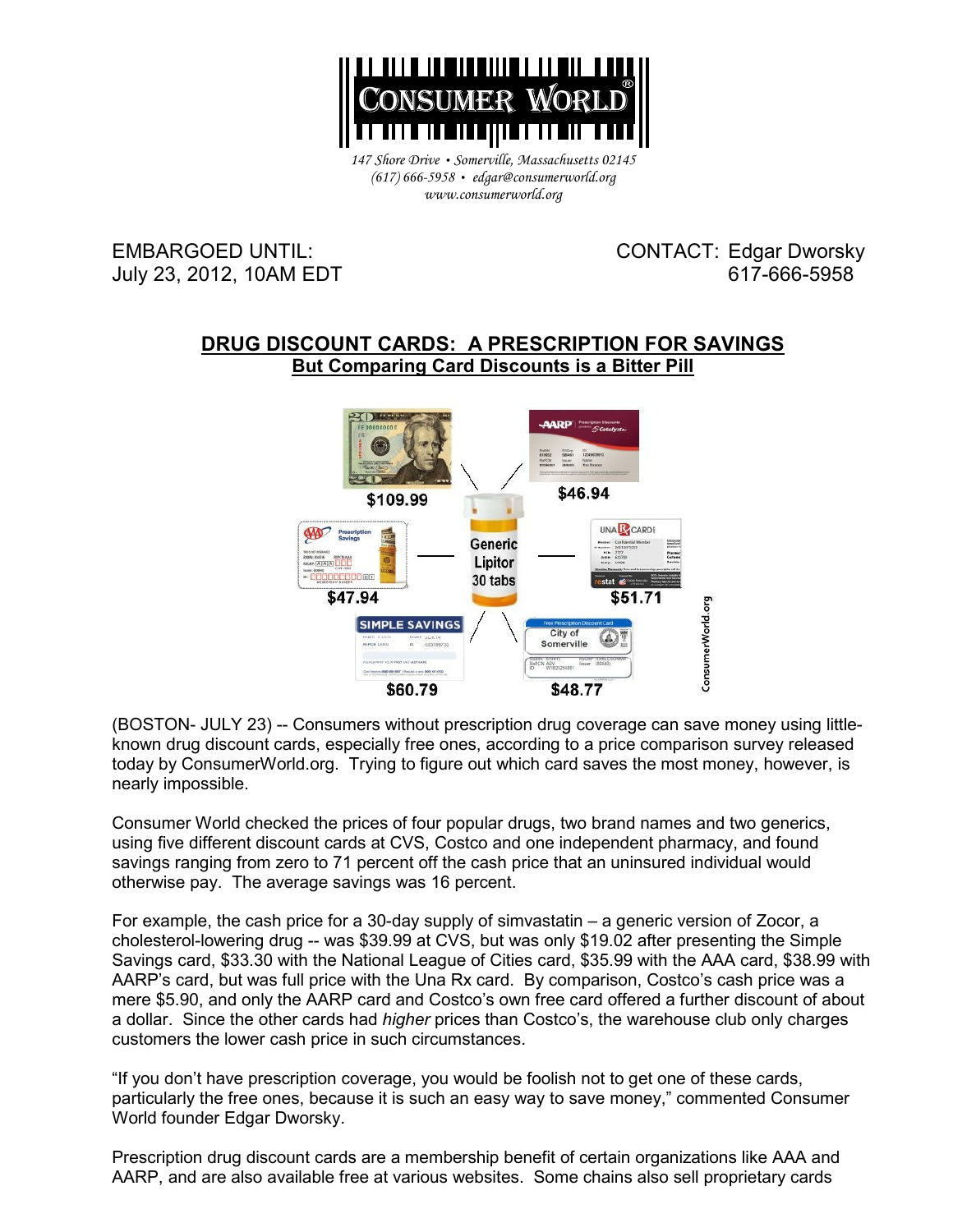good only at their own pharmacy. These cards are not considered insurance, and can only be used for prescriptions not covered by insurance. The sponsoring organization often gets a small fee for each prescription filled, the money for which comes in part from the 50,000 or so drugstores nationally that accept the cards. These cards should not be confused with retailers' own programs offering \$4 and \$10 prescriptions for certain generic drugs.

While some cards claim savings of up to 80%, Consumer World found the average savings to be far less for the test drugs, ranging from 11% on the AAA card to 27% on the Una Rx card. Overall, free cards offered slightly superior discounts compared to cards that cost money to obtain. No one card always offered the best savings on all the drugs checked, and savings on individual drugs vary.

While customers can easily obtain these drug discount cards (see attached chart), determining which card offers the most savings is nearly impossible. Consumer World approached both individual chain pharmacy locations in person, the corporate headquarters of four major pharmacy chains, and some card sponsors to obtain prices for the various drugs in the survey. Except for Costco, the chains' headquarters declined to disclose the price for each drug using each of the discount cards. Local pharmacists at the major chains generally claimed that a price comparison could not be done without actually placing an order.

In part, the brush-offs stem from the time-consuming and costly method by which the pharmacy has to obtain the prices, and the fact that the discounts come out of the pharmacy's own pocket. Each request has to be accompanied by a real prescription and must be keyed into the same computer system as if the customer had presented an insurance card and was actually placing an order. After the price is shown to the pharmacist, he or she has to then cancel the order. The pharmacy is also charged a small fee for each price look-up by its pharmacy benefits manager.

For shoppers who want to compare prices, Consumer World recommends that they obtain several cards and use the card's online price checking feature to get a rough idea of what a local pharmacy would charge using each card. They should keep in mind that the bottom line price they will pay is key, not the percentage discount.

For the price check, Consumer World obtained discount cards issued by AAA, AARP, Simple Savings, National League of Cities (City of Somerville), and Una Rx Card, the latter three cards being available free online. Prices were checked at CVS, Costco, and a local independent drugstore, Theatre Pharmacy, all in Massachusetts.

Four popular drugs in common dosages were checked – simvastatin, atorvastatin (generic Lipitor), Avodart (a prostate drug), and Cialis (for treating "ED"). In CVS' case, the results were obtained from different stores in different cities between July 7-9 and then merged together. Other stores' prices were obtained between May 10 - 21. Prices change frequently and those listed here do not represent prices at which these drugs can be purchased today nor in other cities. No single discount card provides the biggest savings because discounts vary from drug to drug and store to store. August update: The discount card at NeedyMeds.org seems to offer better prices than most cards.

Consumer World wishes to thank the few individual pharmacists and the one company (Costco) that were willing to fully participate in the survey.

**Consumer World®** , launched in 1995, is a Boston-based, public service consumer resource guide with over 2000 links to everything "consumer" on the Internet. **Edgar Dworsky**, the founder and editor of ConsumerWorld.org and MousePrint.org, is a former Assistant Attorney General in the Consumer Protection and Anti-trust Division of the Massachusetts Attorney General's Office.

Release online at: http://www.consumerworld.org/pubs/prescriptiondrugcardsprs.pdf

### **[See attached charts]**